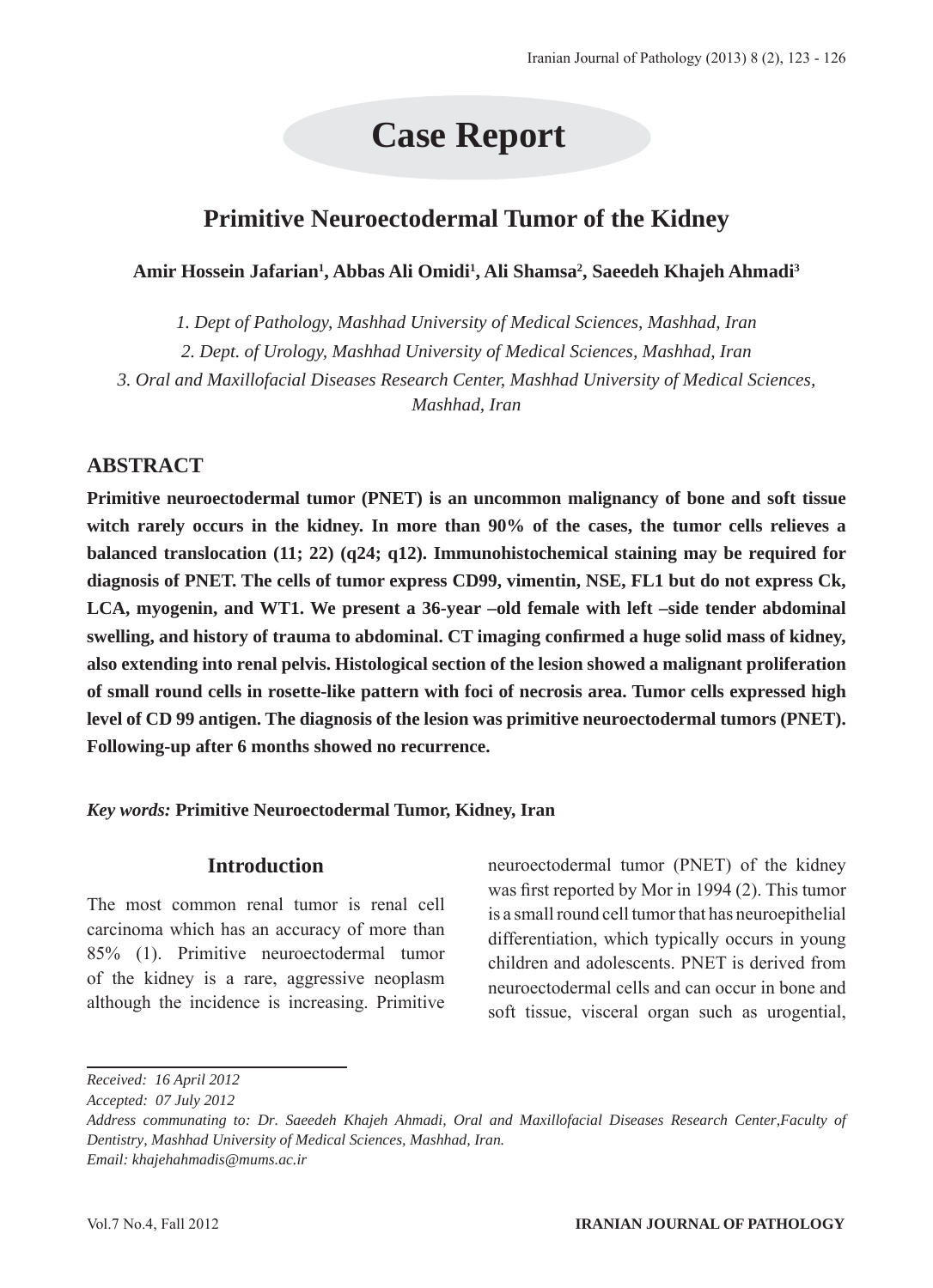#### 124 **Primitive Neuroectodermal Tumor of the Kidney**

intra-abdominal and intratheracis organ (3). We report here a PNET in the kidney and discuss relevant issues about the clinicopathological finding, origin, diagnosis and treatment of the present tumor.

## **Case Report**

A 36 year old female was referred to Ghaem Hospital Mashhad Iran. She had 3- year history of trauma in the left abdominal region. Urine analysis was normal. The Axial CT image showed an extensively mass with foci of necrotic area in the left side of kidney which destroyed upper middle part of kidney and evading upper middle part of renal pelvis left renal vein were intact (Fig.1).



**Fig.1-** Axial abdomen revealed a mass with foci of necrosis area in the left kidney.

The physical examination which revealed evidence of a tangible abdominal mass and the laboratory results were normal. Under general anesthesia the patient subsequently underwent left radical nephrectomy. There was no need for blood transfusion. The sample was sent for evaluation.The gross specimen was a huge mass composed of a white-gray mass that was firm and the dimension was  $44 \times 31 \times 18$ cm (Fig. 2). Microscopically features of the tissue revealed malignant neoplastis proliferation of small round cells which grew in sheet-like pattern. In some areas, tumor cells arranged in rosette-like structure, with scanty eosinophilic cytoplasm and round to ovoid open nuclei with dusty chromatin pattern, also geographic necrosis and mitotic figure of cells was presented (Fig.3). Through IHC, the cells of tumor expressed CD99, vimentin, NSE, FL1 but did not express Ck, LCA, myogenin, and WT1 (Fig.4).The diagnosis of primitive neuroectodermal tumors (PNET) was made. The patient referred for adjutant chemotherapy. Six-month following up after lesion excision showed no recurrence.



**Fig.2-** The gross specimen was a huge mass consisting a white-gray brown mass that was firm of dimension  $44 \times 31 \times 18$ cm.



**Fig.3-** Malignant neoplastic proliferation of kidney small round cells in a sheet like pattern with scanty cytoplasm and round to oval nuclei with sharp borders also abnormal mitotic figure is present. (H&E, original magnification  $\times$  100).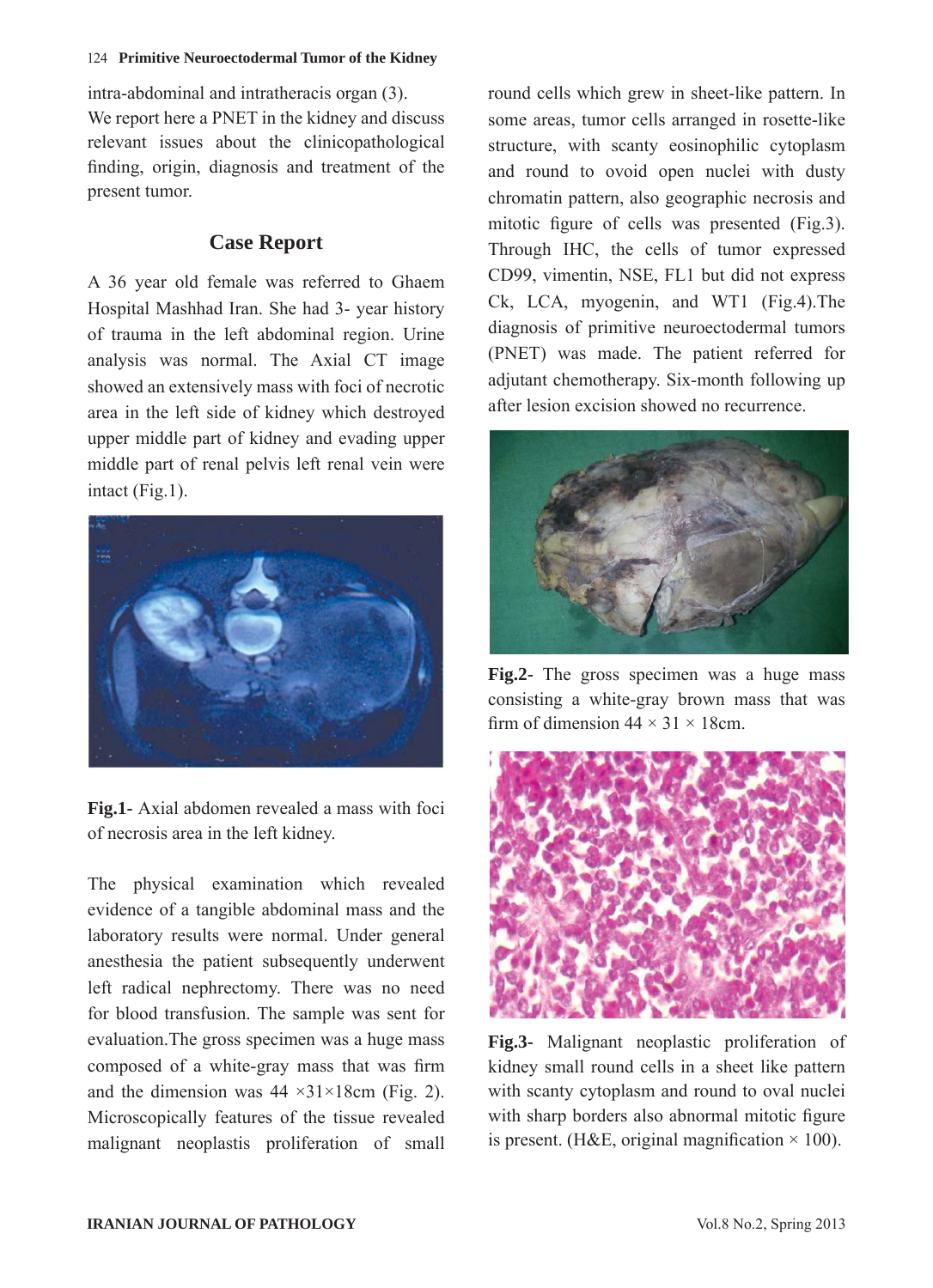

**Fig.4 -** With the use of immunohistochemistry, all cells of tumor expressed CD99 antigen (MIC-2 gen product).

#### **Discussion**

PNET is a round cell sarcoma first described by Stout in 1918 (4). Microscopically, the neoplasm is characterized by proliferation of small round – shaped mesenchymal cells and Homer-Wright rosettes, which occur commonly in bone and soft tissue. PNET may occur in any age, but most commonly involve young adult with a mean age of 28 years similar as the presented case. The most common symptoms of this tumor are pain and swelling as like as our case (1). More *et al*. for the first time described the first renal PNET. According to previous case repot renal PNET is more common in young male, but a few renal PNET has been reported in young female as the presented case.

Histologically, most of the cited cases describe the same histological pattern, consist of a sheetlike proliferation of small round cells with small amounts of clear to eosinophilic cytoplasm which formed in rosette-like structures in some areas as well as tumor cells are usually uniform and small with finely dispersed chromatin and small nucleoli (5). Geographic necrosis and mitotic figures are frequently present.

Variable histologic patterns designated as large

cell (atypical), adamantinoma-like, scelorosing, and extensively spindle tumors (6-8). So PNET may be confused with other round cell tumor such as lymphoblastic lymphoma, poorly differentiated synovial sarcoma, small cell osteosarcoma, mesenchymal chondrosarcoma, small cell carcinoma and small variants of melanoma in both bone and soft tissue location (1). It is not easy to recognize high-grade tumor without IHC-staining (1), so we used CD-99, Fll-1 and Wt-1 to diagnose of PNET. Our case had a tumor composed of small round tumor which stained positive for CD 99.

In genetic findings less than 95% of PNET shows karyotyp translocations [11; 22] (q24;  $q12$ ) and nearly 5% of them indicate t [21; 22]  $(q22; q12)$  (9). Renal PNET is a rare tumor that until 2005 have reported a huge series of renal PNET including 91 cases considered to be PNET according to the histopathology and immunohistochemistry (2) .

Definitive diagnosis can be obtained by fine needle aspiration cytology (FNAC), FISH or R T-PCR techniques. Kumar *et al*., introduced RT-CPR on FNAC method for diagnosis of the renal PNET (10). The high malignant nature of this tumor is reflected in its tendency for metastasis, especially to lungs, bone, and lymph nodes.

A primitive neuroectodermal tumor of the kidney is an aggressive tumor with a poor prognosis. A 5-year disease free survival is 45-55% (11-15). Jiminez *et al*. discussed 11 patients with follow up information, that one of them was alive for 64 months; it seems the longest survival of the patients (16). In a study, from 14 patients with diagnosis of kidney PNET, 4 died of metastasis 1-35 months after diagnosis and 10 survived (17). Therefore PNET of the kidney may be managed with surgery dissection plus postoperative radiotherapy and chemotherapy. Finally, in this case, we reported a case of renal PNET, which is